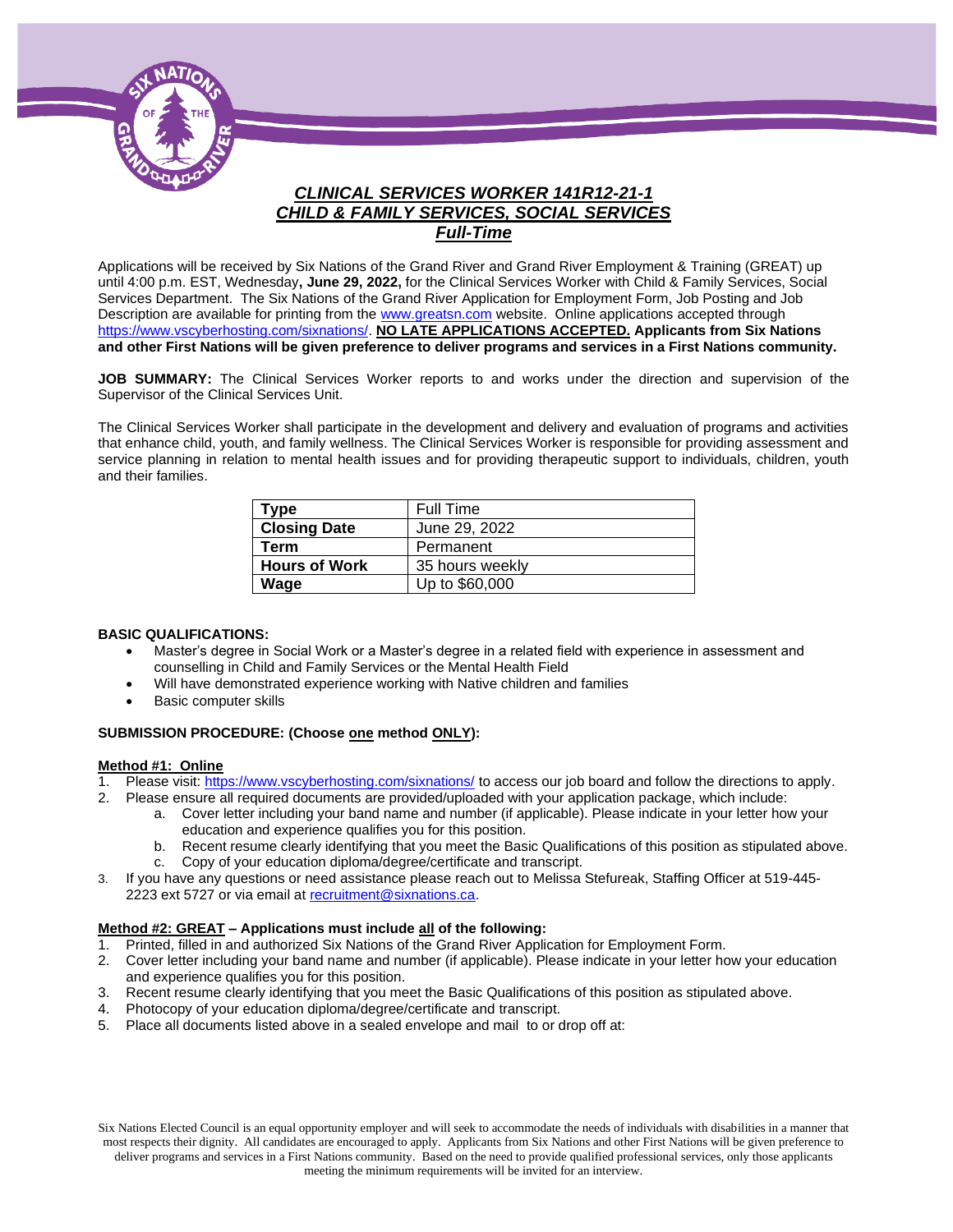**Clinical Services Worker – Full Time – 141R12-21-1** c/o Reception Desk Grand River Employment & Training (GREAT) P.O. Box 69, 16 Sunrise Court Ohsweken, Ontario N0A 1M0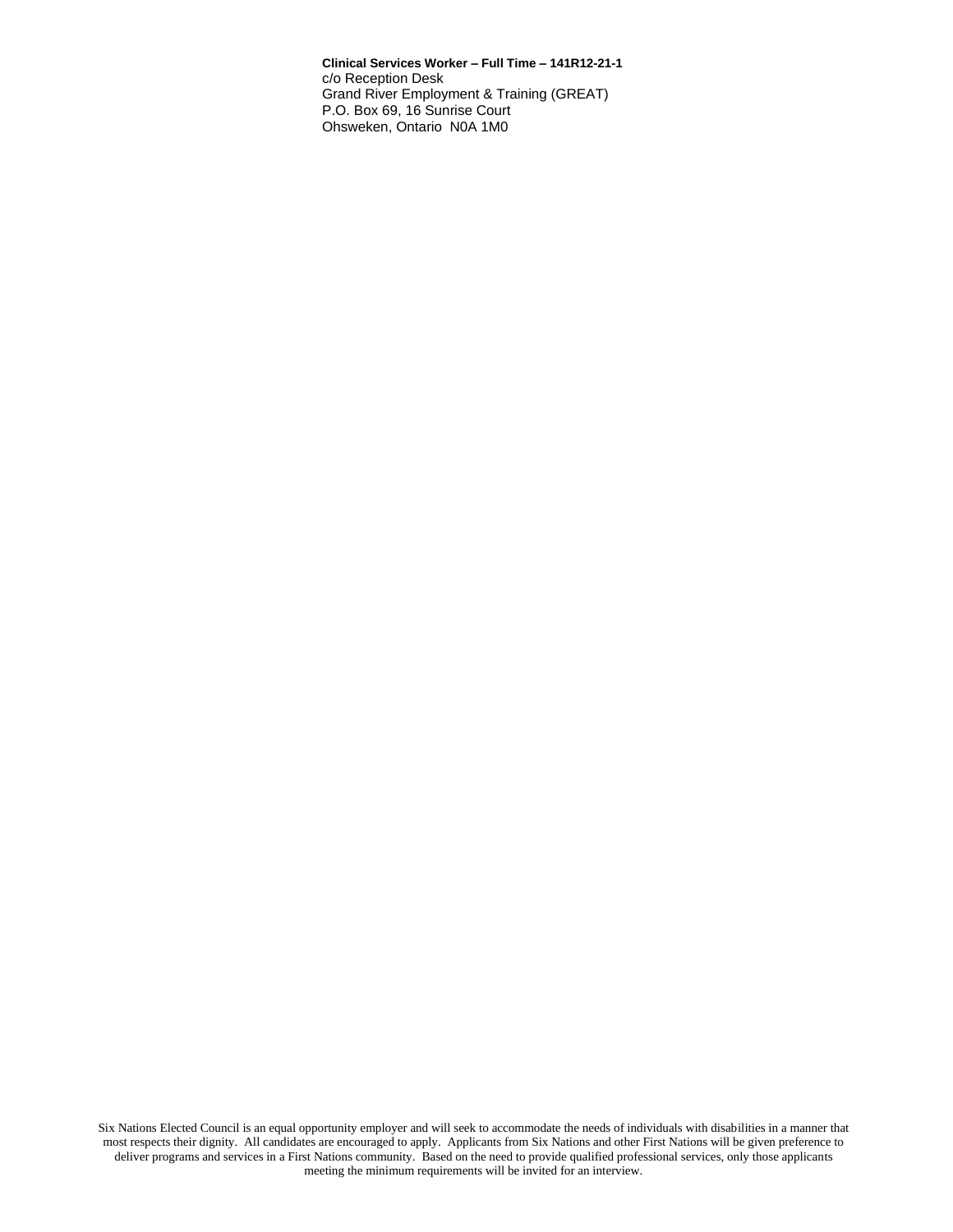## **CLINICAL SERVICES WORKER SIX NATIONS SOCIAL SERVICES CHILD AND FAMILY SERVICES**

### **REPORTING RELATIONSHIP:**

Reports to and works under the direction and supervision of the Supervisor of the Clinical Services Unit.

### **PURPOSE AND SCOPE OF THE POSITION:**

The Clinical Services Worker shall participate in the development and delivery and evaluation of programs and activities that enhance child, youth, and family wellness.

The Clinical Services Worker is responsible for providing assessment and service planning in relation to mental health issues and for providing therapeutic support to individuals, children, youth and their families.

#### **DUTIES AND RESPONSIBILITIES:**

#### **1. TECHNICAL:**

- o Participates in the preparation of annual work plans, and program plans.
- o Assists with the establishment of operational service criteria.
- o Updates the required Information System on a daily basis.
- o Assesses the psycho-social needs of clients.
- o Provides therapeutic and instrumental intervention to individuals, couples, and families.
- o Provides educational/therapeutic group**s** according to assessed need.
- o Continuously re-assesses client and group needs in relation to service plan goals, objectives and activities and recommends appropriate changes, including referrals to other services as considered appropriate.
- o Acts as a resource for groups as requested.
- o Provides consultations with respect to mental health issues.
- o Participates in the Six Nations Community Emergency Measures Plan.

#### **2. ADMINISTRATIVE:**

- o Completes regular paper work (ie. Itineraries, travel, transportation/child care requests).
- o Completes concise reports and assessments.
- o Reports as required by law as determined by legislation (ie. Child and Family Services Act and the Mental Health Act).

# **3. COMMUNICATIONS & LIAISON:**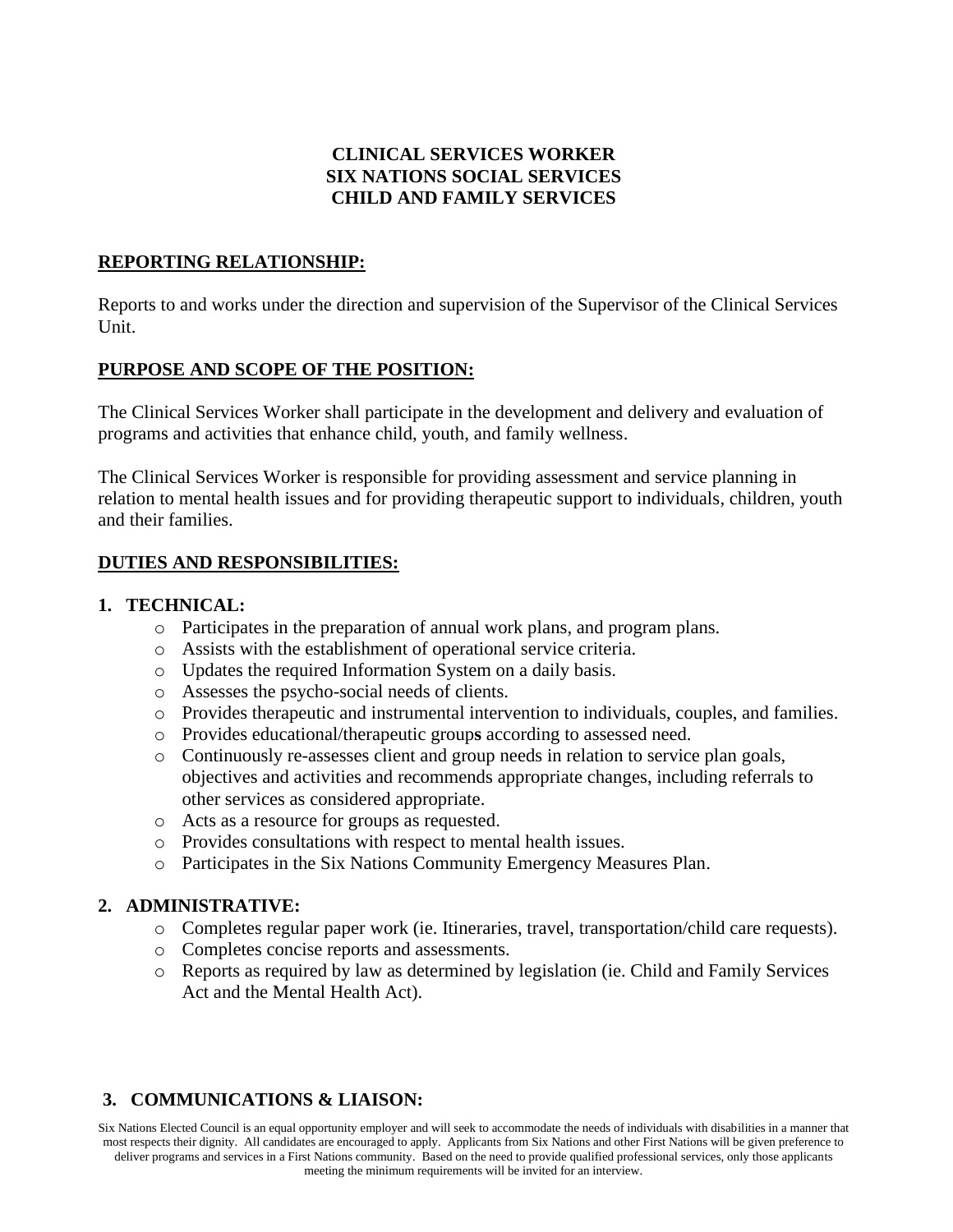- o Participates in case reviews, conferences, and weekly clinical meetings.
- o Liaises with other service providers as deemed appropriate.
- o Participates in the planning/facilitation of group sessions.
- o Provides/delivers presentations on various psychosocial issues as requested.

### **4. OTHER RELATED DUTIES:**

Any other related duties as assigned by the Supervisor of Clinical Services Unit.

## **WORKING CONDITIONS:**

- o Work involves mental stress; requires interaction with the public, subject to deadlines, interruptions, and some unscheduled hours; flexibility of working hours; ability to take direction, prioritize, and work independently.
- o Work involves consultation with internal staff.
- o Work involves external contact with referring agencies.
- o Work involves direct client contact with some risk due to predisposition of some clients.
- o May require some travel in the community as required using own transportation.

## **WORKING RELATIONSHIPS:**

#### With the Supervisor of the Clinical Services Unit

- o Is accountable to Supervisor for direction and clinical supervision regarding daily activities.
- o Discusses plans, priorities and interacts to ensure tasks are done efficiently and effectively; receives instruction and supervision.

#### With other Professionals

- o Works with other staff/other Six Nations agencies with courtesy, cooperation and teamwork.
- o Works with external agencies thereby representing and promoting the Six Nations Child and Family Services Program in a courteous, positive and cooperative manner.
- o Provides information and assistance as required.

#### With the Community

- o Represents and promotes Six Nations Council and the Social Services Department and Six Nations Child and Family Services in a courteous, cooperative and professional manner.
- o Works with the public/clients thereby promoting the Six Nations Child and Family Services Program.

# **KNOWLEDGE AND SKILLS:**

### Minimum Qualifications

- o Masters degree in Social Work or a Masters degree in a related field with experience in assessment and counseling in Child and Family Services or the Mental Health Field.
- o Will have demonstrated experience working with Native children and families.
- o Basic computer skills.